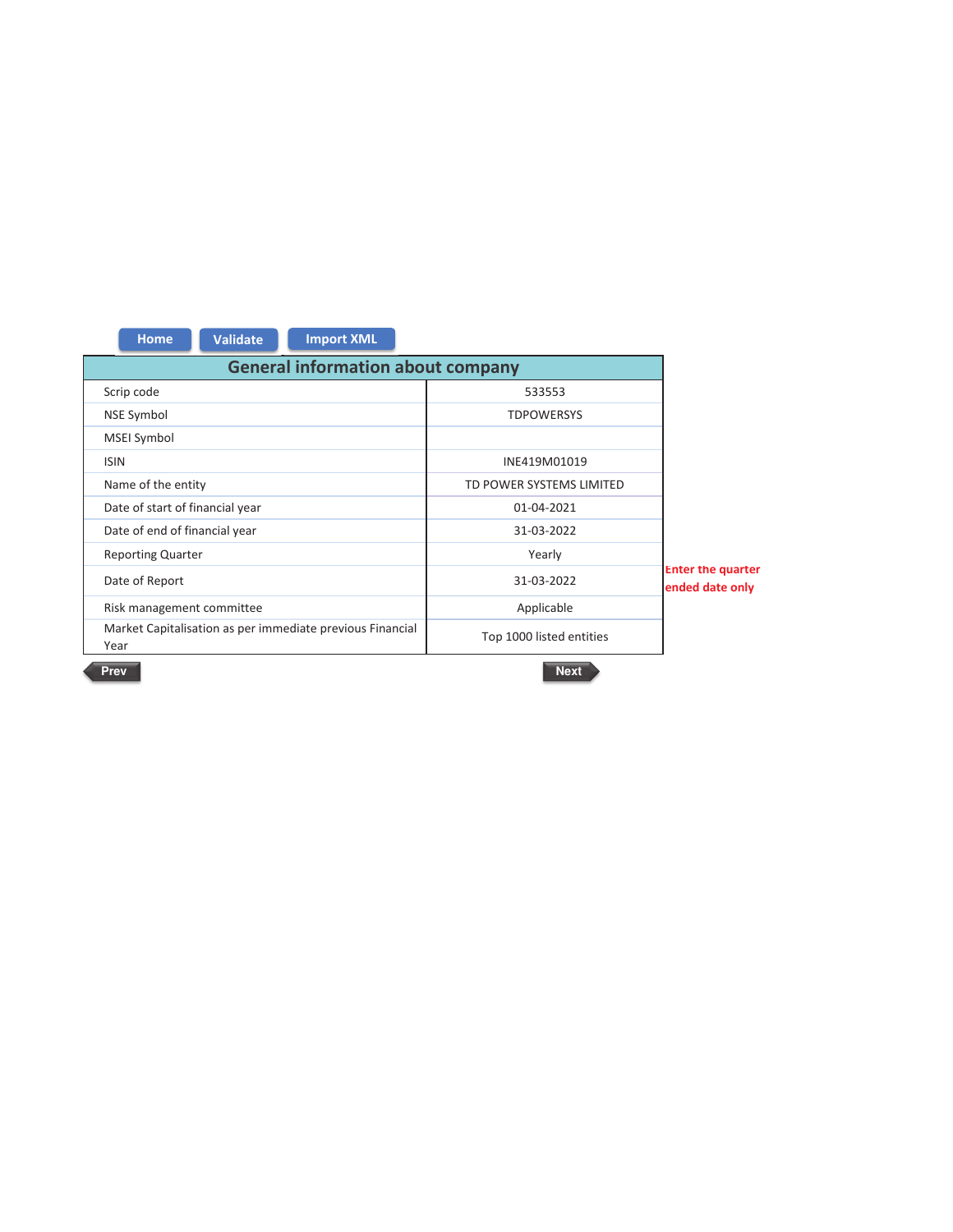|                |                                                    | Nome Validate            |                   |               |                                                                      |                         |                         |               |                                                                                       |                                                                |                             |                            |                      |                                      |                                                                                                                                              |                                                                                                                                                         |                                                                                                                                                                                  |                                                                                                                                                |     |                                                                                                                                                                                                                                                                                                                                                                 |
|----------------|----------------------------------------------------|--------------------------|-------------------|---------------|----------------------------------------------------------------------|-------------------------|-------------------------|---------------|---------------------------------------------------------------------------------------|----------------------------------------------------------------|-----------------------------|----------------------------|----------------------|--------------------------------------|----------------------------------------------------------------------------------------------------------------------------------------------|---------------------------------------------------------------------------------------------------------------------------------------------------------|----------------------------------------------------------------------------------------------------------------------------------------------------------------------------------|------------------------------------------------------------------------------------------------------------------------------------------------|-----|-----------------------------------------------------------------------------------------------------------------------------------------------------------------------------------------------------------------------------------------------------------------------------------------------------------------------------------------------------------------|
|                |                                                    |                          |                   |               |                                                                      |                         |                         |               |                                                                                       | Annexure I                                                     |                             |                            |                      |                                      |                                                                                                                                              |                                                                                                                                                         |                                                                                                                                                                                  |                                                                                                                                                |     |                                                                                                                                                                                                                                                                                                                                                                 |
|                |                                                    |                          |                   |               |                                                                      |                         |                         |               |                                                                                       | Annexure I to be submitted by listed entity on quarterly basis |                             |                            |                      |                                      |                                                                                                                                              |                                                                                                                                                         |                                                                                                                                                                                  |                                                                                                                                                |     |                                                                                                                                                                                                                                                                                                                                                                 |
|                |                                                    |                          |                   |               |                                                                      |                         |                         |               |                                                                                       | I. Composition of Board of Directors                           |                             |                            |                      |                                      |                                                                                                                                              |                                                                                                                                                         |                                                                                                                                                                                  |                                                                                                                                                |     |                                                                                                                                                                                                                                                                                                                                                                 |
|                |                                                    |                          |                   |               | Disclosure of notes on composition of board of directors explanatory | <b>Add Notes</b>        |                         |               |                                                                                       |                                                                |                             |                            |                      |                                      |                                                                                                                                              |                                                                                                                                                         |                                                                                                                                                                                  |                                                                                                                                                |     |                                                                                                                                                                                                                                                                                                                                                                 |
|                |                                                    |                          |                   |               | Whether the listed entity has a Regular Chairperson                  | Yes                     |                         |               |                                                                                       |                                                                |                             |                            |                      |                                      |                                                                                                                                              |                                                                                                                                                         |                                                                                                                                                                                  |                                                                                                                                                |     |                                                                                                                                                                                                                                                                                                                                                                 |
|                | Whether Chairperson is related to MD or CEO<br>No. |                          |                   |               |                                                                      |                         |                         |               |                                                                                       |                                                                |                             |                            |                      |                                      |                                                                                                                                              |                                                                                                                                                         |                                                                                                                                                                                  |                                                                                                                                                |     |                                                                                                                                                                                                                                                                                                                                                                 |
| $\sim$         | Title<br>$0$ Mc $/$<br>Msi                         | Name of the Director     | PAN               | <b>DIN</b>    | Category 1 of directors                                              | Category 2 of directors | Category 3 of directors | Date of Birth | Whether special resolution<br>passed?<br>[Refer Reg. 17(1A) of Unting<br>Regulations) | Date of passing special<br>resolution                          | Initial Date of appointment | Date of Re-<br>appointment | Date of<br>cessation | Tenure of<br>director (in<br>months) | No of Directorship<br>in listed entities<br><b>Including this listed</b><br>entity (Refer<br>Regulation 17A of<br><b>Listing Regulations</b> | No of Independent<br>Directorship in<br>listed entities<br>including this listed<br>entity (Refer<br>Regulation 17A(1) of<br><b>Listing Regulations</b> | Number of memberships in No of post of Chairpenson is<br>Audit/Stakeholder<br>Committee(s) including this<br>listed entity (Refer<br>Regulation 26(1) of Listing<br>Regulations) | Audit/ Stakeholder<br>Committee held in listed<br>entities including this listed<br>entity (Refer Regulation)<br>26(1) of Listing Regulations) | PAN | Notes for not providing Notes for not providing<br><b>DIN</b>                                                                                                                                                                                                                                                                                                   |
|                | Add                                                | Delete                   |                   |               |                                                                      |                         |                         |               |                                                                                       |                                                                |                             |                            |                      |                                      |                                                                                                                                              |                                                                                                                                                         |                                                                                                                                                                                  |                                                                                                                                                |     |                                                                                                                                                                                                                                                                                                                                                                 |
|                |                                                    | Mohib N Khericha         | AGMPK8152H        | <b>ZACODO</b> | Non-Executive - Non<br>Independent Director                          | Chairperson             |                         | 04-08-1952    |                                                                                       |                                                                | 22-02-2000                  | 27-09-2021                 |                      |                                      |                                                                                                                                              |                                                                                                                                                         |                                                                                                                                                                                  |                                                                                                                                                |     |                                                                                                                                                                                                                                                                                                                                                                 |
| $\overline{a}$ |                                                    | <b>NIANE Kumar</b>       | ACIPID3127G       | 00062243      | Executive Director                                                   | Not Applicable          |                         | 17-08-1967    |                                                                                       |                                                                | 24-04-1999                  | 17-01-2021                 |                      |                                      |                                                                                                                                              |                                                                                                                                                         |                                                                                                                                                                                  |                                                                                                                                                |     |                                                                                                                                                                                                                                                                                                                                                                 |
| 3 55 **        |                                                    | C G Drahabar             | AALIPPS279L       | 07187463      | Mon-Everythen - New<br>Indanandaré Dinastre                          | Not Applicable          |                         | 28-06-1956    |                                                                                       |                                                                | 20-05-2015                  | 25-09-2020                 |                      |                                      |                                                                                                                                              |                                                                                                                                                         |                                                                                                                                                                                  |                                                                                                                                                |     |                                                                                                                                                                                                                                                                                                                                                                 |
| $\sim$ 1       |                                                    | Nithin Baramane          | AHOFEGE729        | 00136704      | Non-Dorcutive - Independent<br><b>Director</b>                       | Not Applicable          |                         | 22-08-1963    |                                                                                       |                                                                | 13-01-2011                  | 01-04-2019                 |                      |                                      |                                                                                                                                              |                                                                                                                                                         |                                                                                                                                                                                  |                                                                                                                                                |     |                                                                                                                                                                                                                                                                                                                                                                 |
| 5 Mr           |                                                    | <b>Rayi Kanth Mantha</b> | <b>BSUPMBSS1R</b> | 12000305      | Non-Doncutive - Independent<br>Director                              | Not Applicable          |                         | 03-09-1972    |                                                                                       |                                                                | 02-12-2013                  | 01-04-2019                 |                      |                                      |                                                                                                                                              |                                                                                                                                                         |                                                                                                                                                                                  |                                                                                                                                                |     |                                                                                                                                                                                                                                                                                                                                                                 |
| 6 Mm           |                                                    | Prathibite Sastry        | BAMPS6419L        | 00505172      | Non-Executive - Independent<br>Director                              | Not Applicable          |                         | 20-08-1976    | MA.                                                                                   |                                                                | 27-09-2017                  | 26-09-2018                 |                      |                                      |                                                                                                                                              |                                                                                                                                                         |                                                                                                                                                                                  |                                                                                                                                                |     |                                                                                                                                                                                                                                                                                                                                                                 |
| Pay 1          |                                                    |                          |                   |               |                                                                      |                         |                         |               |                                                                                       |                                                                |                             |                            |                      |                                      |                                                                                                                                              |                                                                                                                                                         |                                                                                                                                                                                  |                                                                                                                                                |     | $\frac{1}{2} \sum_{i=1}^{n} \frac{1}{2} \sum_{j=1}^{n} \frac{1}{2} \sum_{j=1}^{n} \frac{1}{2} \sum_{j=1}^{n} \frac{1}{2} \sum_{j=1}^{n} \frac{1}{2} \sum_{j=1}^{n} \frac{1}{2} \sum_{j=1}^{n} \frac{1}{2} \sum_{j=1}^{n} \frac{1}{2} \sum_{j=1}^{n} \frac{1}{2} \sum_{j=1}^{n} \frac{1}{2} \sum_{j=1}^{n} \frac{1}{2} \sum_{j=1}^{n} \frac{1}{2} \sum_{j=1}^{n$ |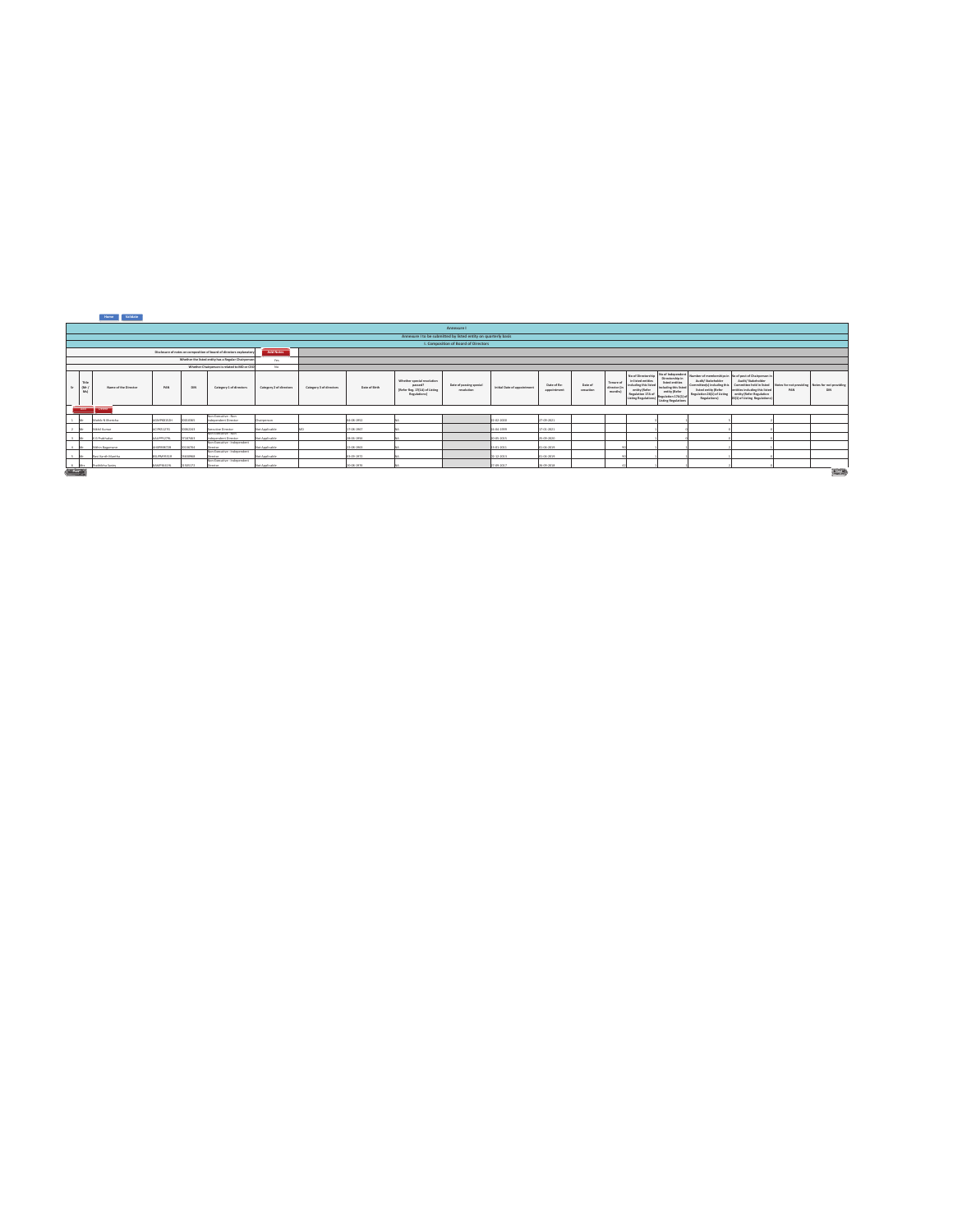| Annexure 1                                                                                                                         |  |
|------------------------------------------------------------------------------------------------------------------------------------|--|
| <b>II. Composition of Committees</b>                                                                                               |  |
| <b>Add Notes</b><br>Disclosure of notes on composition of committees explanatory                                                   |  |
| Note: Please enter DIN. After entering DIN, Name of Committee members and Category 1 of Directors shall be prefilled automatically |  |

For this quarter kindly note the following points:<br>1. Date of Appointment and Date of Cessation (if applicable) must be<br>mandatorily filled for every Committee.<br>2. Date of Appointment can be any day upto September 30, 2021.

|                         | <b>Audit Committee Details</b> |                           |                                          |                                                       |                            |                   |         |  |  |  |  |  |
|-------------------------|--------------------------------|---------------------------|------------------------------------------|-------------------------------------------------------|----------------------------|-------------------|---------|--|--|--|--|--|
|                         |                                |                           |                                          | Whether the Audit Committee has a Regular Chairperson | Yes                        |                   |         |  |  |  |  |  |
| Sr                      | <b>DIN Number</b>              | Name of Committee members | Category 1 of directors                  | Category 2 of directors                               | <b>Date of Appointment</b> | Date of Cessation | Remarks |  |  |  |  |  |
|                         | 00136704                       | Nithin Bagamane           | Non-Executive - Independent Director     | Chairperson                                           | 12-08-2014                 |                   |         |  |  |  |  |  |
| $\overline{2}$          | 00010365                       | Mohib N Khericha          | Non-Executive - Non Independent Director | Member                                                | 12-08-2014                 |                   |         |  |  |  |  |  |
| $\overline{\mathbf{3}}$ | 03630968                       | Ravi Kanth Mantha         | Non-Executive - Independent Director     | Member                                                | 11-02-2015                 |                   |         |  |  |  |  |  |
| $\overline{a}$          | 01505172                       | Prathibha Sastry          | Non-Executive - Independent Director     | Member                                                | 27-09-2017                 |                   |         |  |  |  |  |  |
| 5                       |                                |                           |                                          |                                                       |                            |                   |         |  |  |  |  |  |
| 6                       |                                |                           |                                          |                                                       |                            |                   |         |  |  |  |  |  |
| ٠                       |                                |                           |                                          |                                                       |                            |                   |         |  |  |  |  |  |
| 8                       |                                |                           |                                          |                                                       |                            |                   |         |  |  |  |  |  |
| 9                       |                                |                           |                                          |                                                       |                            |                   |         |  |  |  |  |  |
| 10                      |                                |                           |                                          |                                                       |                            |                   |         |  |  |  |  |  |

|                                                                                    | Note: Please enter DIN. After entering DIN, Name of Committee members and Category 1 of Directors shall be prefilled automatically |                           |                                          |                         |                            |                          |         |  |  |  |  |  |
|------------------------------------------------------------------------------------|------------------------------------------------------------------------------------------------------------------------------------|---------------------------|------------------------------------------|-------------------------|----------------------------|--------------------------|---------|--|--|--|--|--|
|                                                                                    | Nomination and remuneration committee                                                                                              |                           |                                          |                         |                            |                          |         |  |  |  |  |  |
| Whether the Nomination and remuneration committee has a Regular Chairperson<br>Yes |                                                                                                                                    |                           |                                          |                         |                            |                          |         |  |  |  |  |  |
| Sr                                                                                 | <b>DIN Number</b>                                                                                                                  | Name of Committee members | Category 1 of directors                  | Category 2 of directors | <b>Date of Appointment</b> | <b>Date of Cessation</b> | Remarks |  |  |  |  |  |
|                                                                                    | 00136704                                                                                                                           | Nithin Bagamane           | Non-Executive - Independent Director     | Chairperson             | 10-08-2017                 |                          |         |  |  |  |  |  |
|                                                                                    | 2 00010365                                                                                                                         | Mohib N Khericha          | Non-Executive - Non Independent Director | Member                  | 12-08-2014                 |                          |         |  |  |  |  |  |
|                                                                                    | 3 01505172                                                                                                                         | Prathibha Sastry          | Non-Executive - Independent Director     | Member                  | 07-02-2018                 |                          |         |  |  |  |  |  |
| 4                                                                                  |                                                                                                                                    |                           |                                          |                         |                            |                          |         |  |  |  |  |  |
| 5                                                                                  |                                                                                                                                    |                           |                                          |                         |                            |                          |         |  |  |  |  |  |
| 6                                                                                  |                                                                                                                                    |                           |                                          |                         |                            |                          |         |  |  |  |  |  |
|                                                                                    |                                                                                                                                    |                           |                                          |                         |                            |                          |         |  |  |  |  |  |
| 8                                                                                  |                                                                                                                                    |                           |                                          |                         |                            |                          |         |  |  |  |  |  |
| 9                                                                                  |                                                                                                                                    |                           |                                          |                         |                            |                          |         |  |  |  |  |  |
| 10                                                                                 |                                                                                                                                    |                           |                                          |                         |                            |                          |         |  |  |  |  |  |

Note: Please enter DIN. After entering DIN, Name of Committee members and Category 1 of Directors shall be prefilled automatically

|    | <b>Stakeholders Relationship Committee</b> |                           |                                          |                                                                           |                            |                          |         |  |  |  |  |  |  |
|----|--------------------------------------------|---------------------------|------------------------------------------|---------------------------------------------------------------------------|----------------------------|--------------------------|---------|--|--|--|--|--|--|
|    |                                            |                           |                                          | Whether the Stakeholders Relationship Committee has a Regular Chairperson | Yes                        |                          |         |  |  |  |  |  |  |
| Sr | <b>DIN Number</b>                          | Name of Committee members | Category 1 of directors                  | Category 2 of directors                                                   | <b>Date of Appointment</b> | <b>Date of Cessation</b> | Remarks |  |  |  |  |  |  |
|    | 00010365                                   | Mohib N Khericha          | Non-Executive - Non Independent Director | Chairperson                                                               | 12-08-2014                 |                          |         |  |  |  |  |  |  |
|    | 00136704                                   | Nithin Bagamane           | Non-Executive - Independent Director     | Member                                                                    | 07-02-2018                 |                          |         |  |  |  |  |  |  |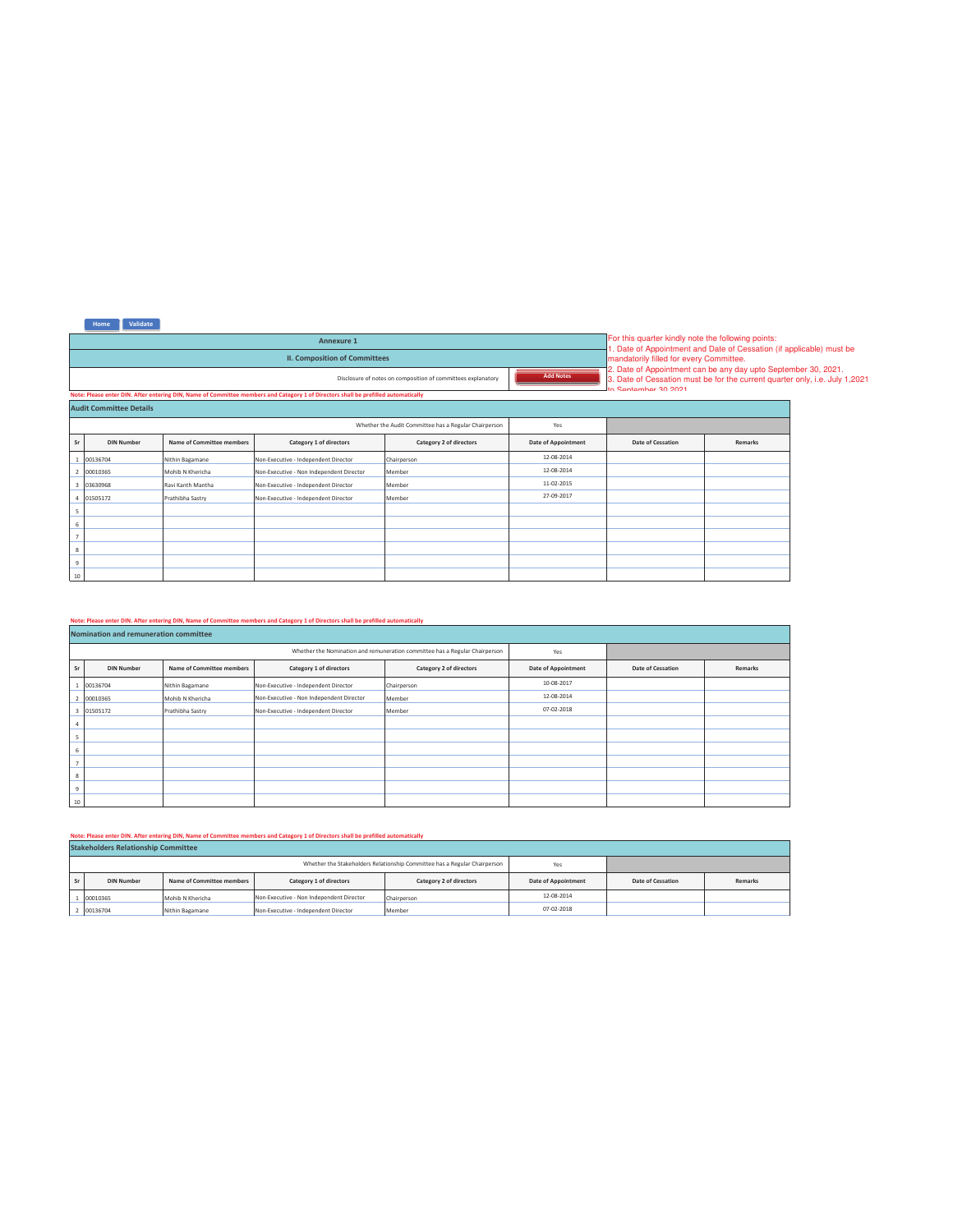|               | 01505172 | Prathibha Sastry | Non-Executive - Independent Director | Member | 27-09-2017 |  |
|---------------|----------|------------------|--------------------------------------|--------|------------|--|
|               |          |                  |                                      |        |            |  |
|               |          |                  |                                      |        |            |  |
|               |          |                  |                                      |        |            |  |
|               |          |                  |                                      |        |            |  |
| $\Omega$<br>× |          |                  |                                      |        |            |  |
| $\sim$        |          |                  |                                      |        |            |  |
| $10$          |          |                  |                                      |        |            |  |

|                         | <b>Risk Management Committee</b> |                           |                                                                 |                         |                            |                          |         |  |  |  |  |  |
|-------------------------|----------------------------------|---------------------------|-----------------------------------------------------------------|-------------------------|----------------------------|--------------------------|---------|--|--|--|--|--|
|                         |                                  |                           | Whether the Risk Management Committee has a Regular Chairperson | Yes                     |                            |                          |         |  |  |  |  |  |
| Sr                      | <b>DIN Number</b>                | Name of Committee members | Category 1 of directors                                         | Category 2 of directors | <b>Date of Appointment</b> | <b>Date of Cessation</b> | Remarks |  |  |  |  |  |
|                         | 00136704                         | Nithin Bagamane           | Non-Executive - Independent Director                            | Chairperson             | 05-11-2014                 |                          |         |  |  |  |  |  |
|                         | 00010365                         | Mohib N Khericha          | Non-Executive - Non Independent Director                        | Member                  | $01 - 11 - 2021$           |                          |         |  |  |  |  |  |
| $\overline{\mathbf{3}}$ | 00062243                         | Nikhil Kumar              | <b>Executive Director</b>                                       | Member                  | 05-11-2014                 |                          |         |  |  |  |  |  |
|                         | 03630968                         | Ravi Kanth Mantha         | Non-Executive - Independent Director                            | Member                  | 05-11-2014                 |                          |         |  |  |  |  |  |
|                         | 99999999                         | M N Varalakshmi           | Chief Financial Officer                                         | Member                  | 01-11-2021                 |                          |         |  |  |  |  |  |
| 6                       |                                  |                           |                                                                 |                         |                            |                          |         |  |  |  |  |  |
| $\overline{ }$          |                                  |                           |                                                                 |                         |                            |                          |         |  |  |  |  |  |
| 8                       |                                  |                           |                                                                 |                         |                            |                          |         |  |  |  |  |  |
| $\,9$                   |                                  |                           |                                                                 |                         |                            |                          |         |  |  |  |  |  |
| 10                      |                                  |                           |                                                                 |                         |                            |                          |         |  |  |  |  |  |

## Note: Please enter DIN. After entering DIN, Name of Committee members and Category 1 of Directors shall be prefilled automatically

|              | <b>Corporate Social Responsibility Committee</b> |                           |                                                                                 |                         |                            |                   |         |  |  |  |  |  |
|--------------|--------------------------------------------------|---------------------------|---------------------------------------------------------------------------------|-------------------------|----------------------------|-------------------|---------|--|--|--|--|--|
|              |                                                  |                           | Whether the Corporate Social Responsibility Committee has a Regular Chairperson | Yes                     |                            |                   |         |  |  |  |  |  |
| Sr           | <b>DIN Number</b>                                | Name of Committee members | Category 1 of directors                                                         | Category 2 of directors | <b>Date of Appointment</b> | Date of Cessation | Remarks |  |  |  |  |  |
|              | 03630968                                         | Ravi Kanth Mantha         | Non-Executive - Independent Director                                            | Chairperson             | 12-08-2014                 |                   |         |  |  |  |  |  |
|              | 00062243                                         | Nikhil Kumar              | <b>Executive Director</b>                                                       | Member                  | 08-08-2018                 |                   |         |  |  |  |  |  |
| 3            | 07187463                                         | K G Prabhakar             | Non-Executive - Non Independent Director                                        | Member                  | 08-08-2018                 |                   |         |  |  |  |  |  |
|              | 01505172                                         | Prathibha Sastry          | Non-Executive - Independent Director                                            | Member                  | 27-09-2017                 |                   |         |  |  |  |  |  |
| 5            |                                                  |                           |                                                                                 |                         |                            |                   |         |  |  |  |  |  |
| 6            |                                                  |                           |                                                                                 |                         |                            |                   |         |  |  |  |  |  |
| $\mathbf{r}$ |                                                  |                           |                                                                                 |                         |                            |                   |         |  |  |  |  |  |
| 8            |                                                  |                           |                                                                                 |                         |                            |                   |         |  |  |  |  |  |
| 9            |                                                  |                           |                                                                                 |                         |                            |                   |         |  |  |  |  |  |
| 10           |                                                  |                           |                                                                                 |                         |                            |                   |         |  |  |  |  |  |

Other Committee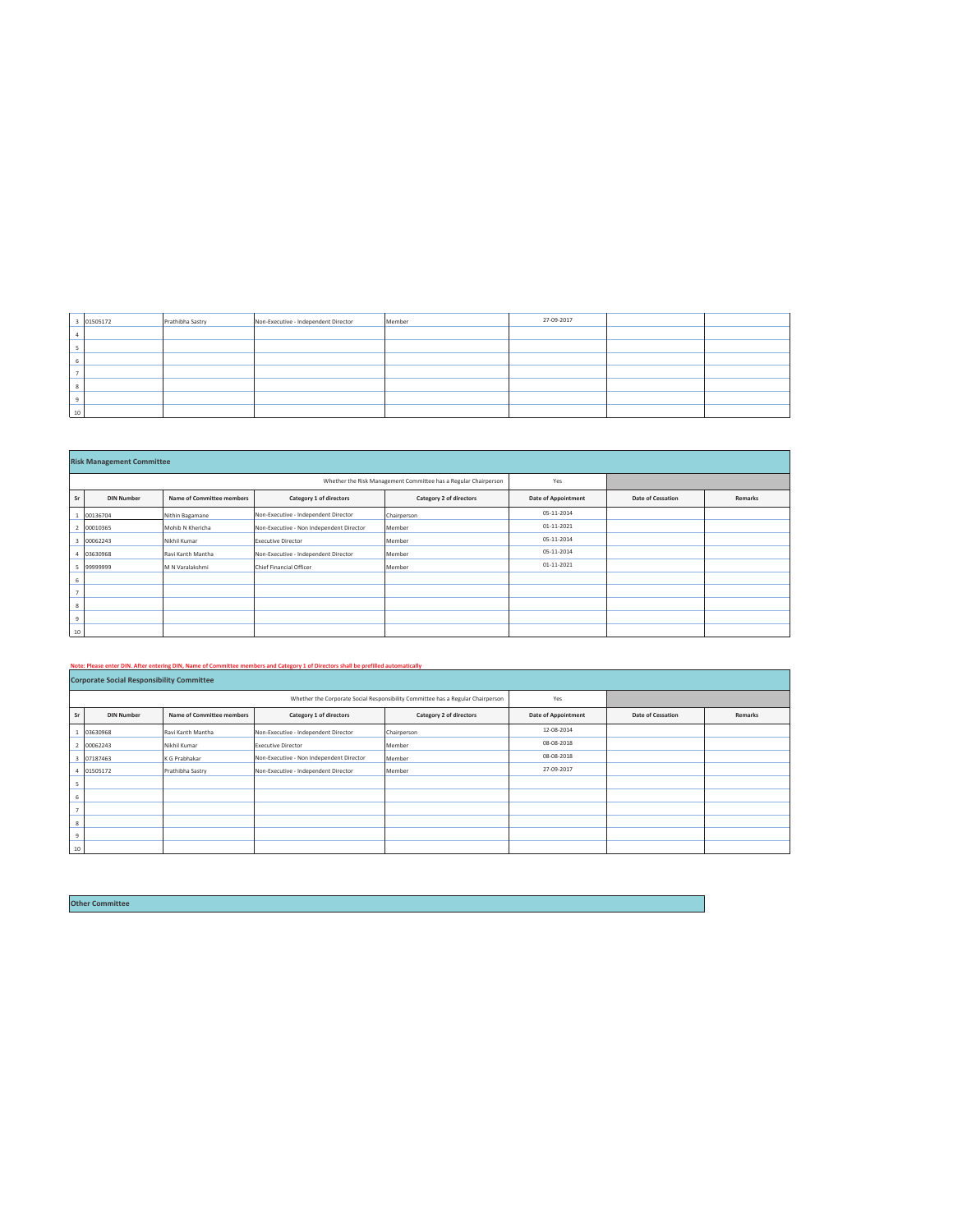| Sr                      | <b>DIN Number</b> | Name of Committee members | Name of other committee | Category 1 of directors | Category 2 of directors | Remarks                       |
|-------------------------|-------------------|---------------------------|-------------------------|-------------------------|-------------------------|-------------------------------|
|                         |                   |                           |                         |                         |                         |                               |
| ٠<br>ı                  |                   |                           |                         |                         |                         |                               |
| $\overline{\mathbf{3}}$ |                   |                           |                         |                         |                         |                               |
|                         |                   |                           |                         |                         |                         |                               |
| ٠                       |                   |                           |                         |                         |                         |                               |
| 6                       |                   |                           |                         |                         |                         |                               |
|                         |                   |                           |                         |                         |                         |                               |
| 8                       |                   |                           |                         |                         |                         |                               |
| 9                       |                   |                           |                         |                         |                         |                               |
| 10                      |                   |                           |                         |                         |                         |                               |
|                         | Prev              |                           |                         |                         |                         | le)<br><b><i>Comments</i></b> |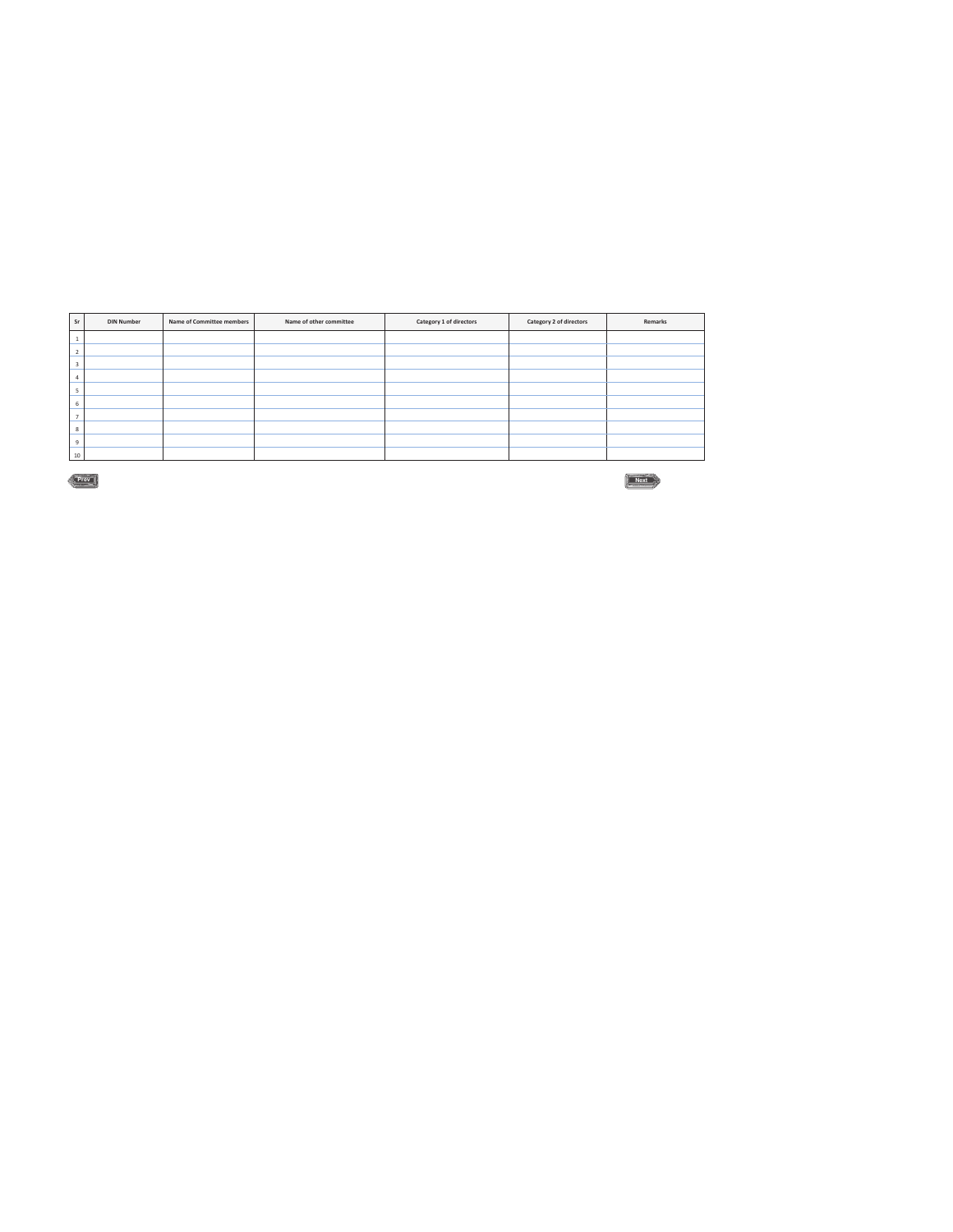|      | Validate<br>Home                                                                                      |                                                                   |                                 |                                                     |                                                                                          |                                                        |  |  |  |  |  |
|------|-------------------------------------------------------------------------------------------------------|-------------------------------------------------------------------|---------------------------------|-----------------------------------------------------|------------------------------------------------------------------------------------------|--------------------------------------------------------|--|--|--|--|--|
|      |                                                                                                       |                                                                   | <b>Annexure 1</b>               |                                                     |                                                                                          |                                                        |  |  |  |  |  |
| III. | <b>Meeting of Board of Directors</b>                                                                  |                                                                   |                                 |                                                     |                                                                                          |                                                        |  |  |  |  |  |
|      | Disclosure of notes on meeting of board of directors explanatory                                      |                                                                   | <b>Add Notes</b>                |                                                     |                                                                                          |                                                        |  |  |  |  |  |
| Sr   | Date(s) of meeting (Enter dates of Previous<br>quarter and Current quarter in chronological<br>order) | Maximum gap between<br>any two consecutive (in<br>number of days) | Notes for not<br>providing Date | Whether<br>requirement of<br>Quorum met<br>(Yes/No) | Number of Directors present*<br>(All directors including<br><b>Independent Director)</b> | No. of Independent Directors<br>attending the meeting* |  |  |  |  |  |
|      | Add<br><b>Delete</b>                                                                                  |                                                                   |                                 |                                                     |                                                                                          |                                                        |  |  |  |  |  |
|      | 10-11-2021                                                                                            |                                                                   |                                 | Yes                                                 | 6                                                                                        |                                                        |  |  |  |  |  |
| 2    | 27-01-2022                                                                                            | 77                                                                |                                 | Yes                                                 | 6                                                                                        |                                                        |  |  |  |  |  |
|      | <b>Next</b><br>Prev                                                                                   |                                                                   |                                 |                                                     |                                                                                          |                                                        |  |  |  |  |  |

\* to be filled in only for the current quarter meetings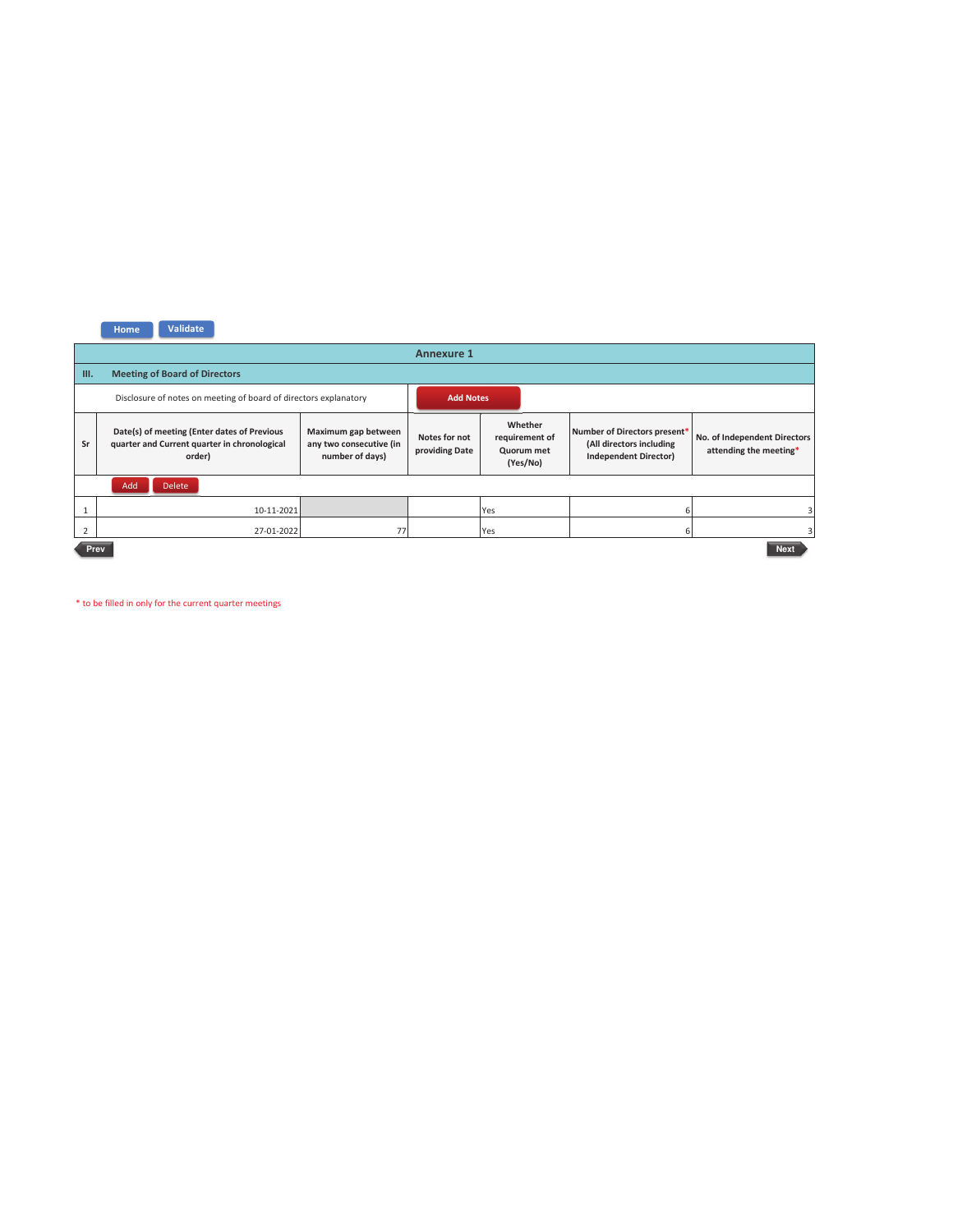|                | Validate<br>Home                                                             |                                                                                                          |                                                                      |                                     |                                 |                                               |                                                                                          |                                                        |  |  |  |
|----------------|------------------------------------------------------------------------------|----------------------------------------------------------------------------------------------------------|----------------------------------------------------------------------|-------------------------------------|---------------------------------|-----------------------------------------------|------------------------------------------------------------------------------------------|--------------------------------------------------------|--|--|--|
|                |                                                                              |                                                                                                          |                                                                      | <b>Annexure 1</b>                   |                                 |                                               |                                                                                          |                                                        |  |  |  |
|                |                                                                              |                                                                                                          |                                                                      | <b>Meeting of Committees</b><br>IV. |                                 |                                               |                                                                                          |                                                        |  |  |  |
|                | Disclosure of notes on meeting of committees explanatory<br><b>Add Notes</b> |                                                                                                          |                                                                      |                                     |                                 |                                               |                                                                                          |                                                        |  |  |  |
| Sr             | <b>Name of Committee</b>                                                     | Date(s) of meeting (Enter<br>dates of Previous quarter<br>and Current quarter in<br>chronological order) | Maximum gap<br>between any two<br>consecutive (in<br>number of days) | Name of other committee             | Reson for not<br>providing date | Whether requirement of<br>Quorum met (Yes/No) | Number of Directors present*<br>(All directors including<br><b>Independent Director)</b> | No. of Independent Directors<br>attending the meeting* |  |  |  |
|                | Delete<br>Add                                                                |                                                                                                          |                                                                      |                                     |                                 |                                               |                                                                                          |                                                        |  |  |  |
|                | Audit Committee                                                              | 10-11-2021                                                                                               |                                                                      |                                     |                                 | Yes                                           |                                                                                          |                                                        |  |  |  |
|                | Audit Committee                                                              | 27-01-2022                                                                                               | 77                                                                   |                                     |                                 | Yes                                           |                                                                                          |                                                        |  |  |  |
| Е              | Stakenoiders Relationship<br>Committee                                       | 01-03-2022                                                                                               |                                                                      |                                     |                                 | Yes                                           |                                                                                          |                                                        |  |  |  |
| $\overline{4}$ | Risk Management Committee                                                    | 22-03-2022                                                                                               |                                                                      |                                     |                                 | Yes                                           |                                                                                          |                                                        |  |  |  |
| 5              | Risk Management Committee                                                    | 29-03-2022                                                                                               |                                                                      |                                     |                                 | Yes                                           |                                                                                          |                                                        |  |  |  |
|                | Prev<br><b>Next</b>                                                          |                                                                                                          |                                                                      |                                     |                                 |                                               |                                                                                          |                                                        |  |  |  |

\* to be filled in only for the current quarter meetings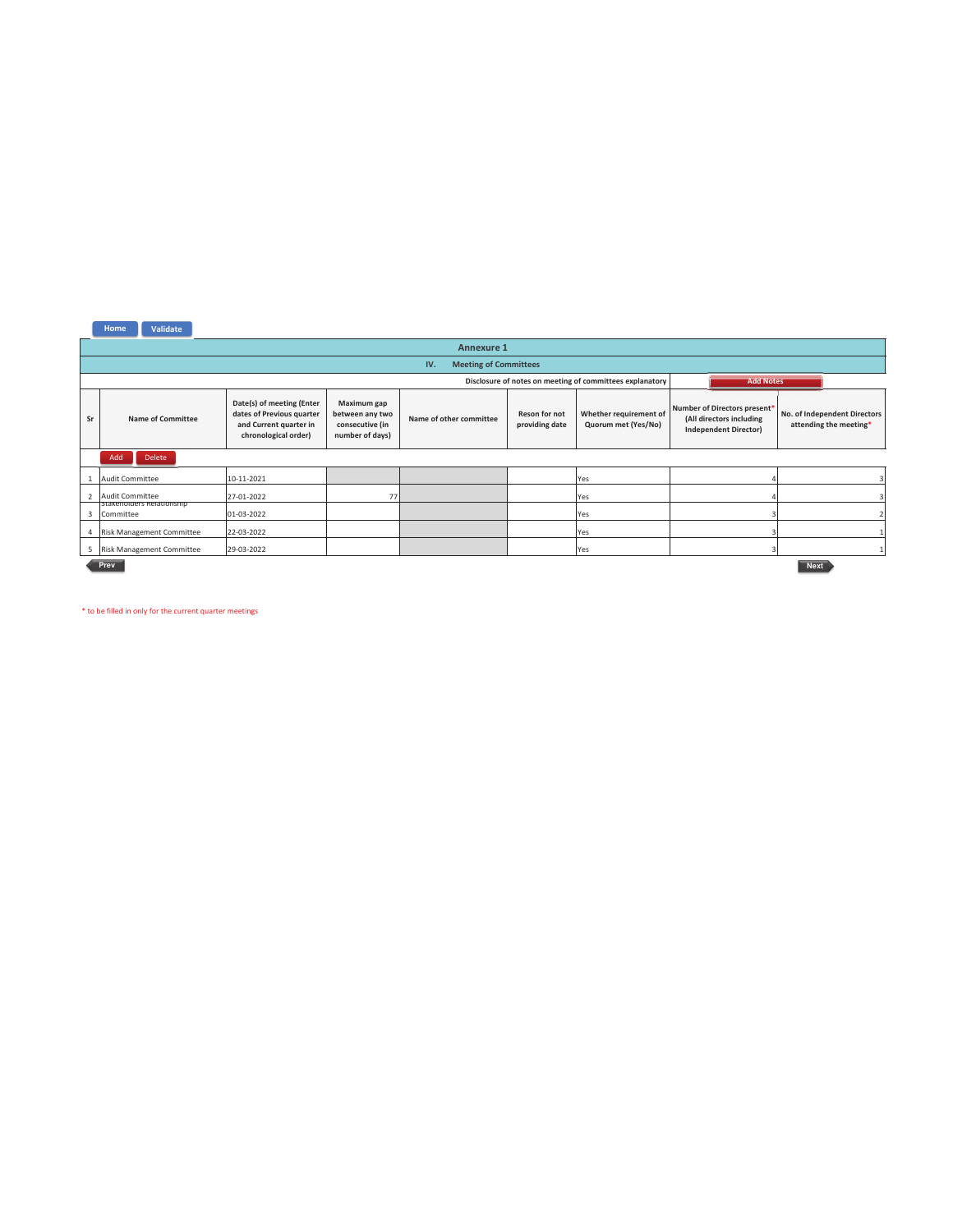| <b>Annexure 1</b> |                                                                                                        |             |                                                                                       |  |  |  |  |
|-------------------|--------------------------------------------------------------------------------------------------------|-------------|---------------------------------------------------------------------------------------|--|--|--|--|
|                   | V <sub>1</sub><br><b>Related Party Transactions</b>                                                    |             |                                                                                       |  |  |  |  |
| Sr                | Subject                                                                                                | (Yes/No/NA) | Compliance status   If status is "No" details of non-compliance may be<br>given here. |  |  |  |  |
|                   | Whether prior approval of audit committee obtained                                                     | Yes         |                                                                                       |  |  |  |  |
| 2                 | Whether shareholder approval obtained for material RPT                                                 | <b>NA</b>   |                                                                                       |  |  |  |  |
| 3                 | Whether details of RPT entered into pursuant to omnibus approval have been reviewed by Audit Committee | Yes         |                                                                                       |  |  |  |  |
|                   | Disclosure of notes on related party transactions<br><b>Add Notes</b>                                  |             |                                                                                       |  |  |  |  |
|                   | Disclosure of notes of material transaction with related party<br><b>Add Notes</b>                     |             |                                                                                       |  |  |  |  |
|                   | <b>Next</b><br>Prev                                                                                    |             |                                                                                       |  |  |  |  |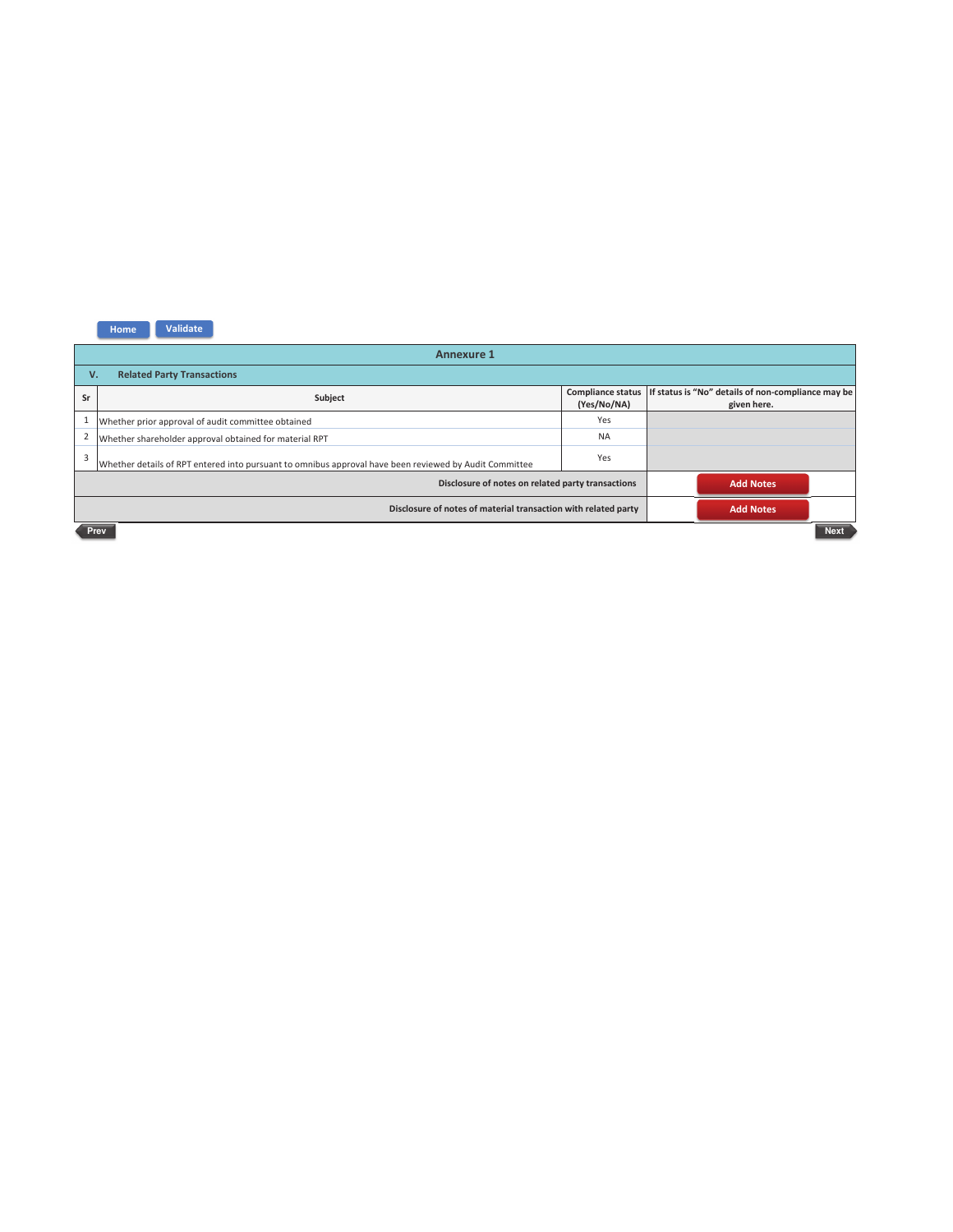| <b>Validate</b><br>Home <sup>®</sup> |  |
|--------------------------------------|--|
|                                      |  |

|                                                                                                                 | <b>Annexure II</b>                                                                                                                                                                              |                                     |                                                                   |                    |  |  |  |
|-----------------------------------------------------------------------------------------------------------------|-------------------------------------------------------------------------------------------------------------------------------------------------------------------------------------------------|-------------------------------------|-------------------------------------------------------------------|--------------------|--|--|--|
| Annexure II to be submitted by listed entity at the end of the financial year (for the whole of financial year) |                                                                                                                                                                                                 |                                     |                                                                   |                    |  |  |  |
|                                                                                                                 | Disclosure on website in terms of Listing Regulations<br>T.                                                                                                                                     |                                     |                                                                   |                    |  |  |  |
| Sr                                                                                                              | Item                                                                                                                                                                                            | Compliance<br>status<br>(Yes/No/NA) | If status is "No" details of non-compliance may be<br>given here. | <b>Web address</b> |  |  |  |
| 1                                                                                                               | Details of business                                                                                                                                                                             | Yes                                 |                                                                   | www.tdps.co.in     |  |  |  |
| 2                                                                                                               | Terms and conditions of appointment of independent directors                                                                                                                                    | Yes                                 |                                                                   | www.tdps.co.in     |  |  |  |
| 3                                                                                                               | Composition of various committees of board of directors                                                                                                                                         | Yes                                 |                                                                   | www.tdps.co.in     |  |  |  |
| 4                                                                                                               | Code of conduct of board of directors and senior management personnel                                                                                                                           | Yes                                 |                                                                   | www.tdps.co.in     |  |  |  |
| 5                                                                                                               | Details of establishment of vigil mechanism/ Whistle Blower policy                                                                                                                              | Yes                                 |                                                                   | www.tdps.co.in     |  |  |  |
| 6                                                                                                               | Criteria of making payments to non-executive directors                                                                                                                                          | Yes                                 |                                                                   | www.tdps.co.in     |  |  |  |
| $\overline{7}$                                                                                                  | Policy on dealing with related party transactions                                                                                                                                               | Yes                                 |                                                                   | www.tdps.co.in     |  |  |  |
| 8                                                                                                               | Policy for determining 'material' subsidiaries                                                                                                                                                  | Yes                                 |                                                                   | www.tdps.co.in     |  |  |  |
| 9                                                                                                               | Details of familiarization programmes imparted to independent directors                                                                                                                         | Yes                                 |                                                                   | www.tdps.co.in     |  |  |  |
| 10                                                                                                              | Contact information of the designated officials of the listed entity who are responsible for assisting<br>and handling investor grievances                                                      | Yes                                 |                                                                   | www.tdps.co.in     |  |  |  |
| 11                                                                                                              | email address for grievance redressal and other relevant details                                                                                                                                | Yes                                 |                                                                   | www.tdps.co.in     |  |  |  |
| 12                                                                                                              | Financial results                                                                                                                                                                               | Yes                                 |                                                                   | www.tdps.co.in     |  |  |  |
| 13                                                                                                              | Shareholding pattern                                                                                                                                                                            | Yes                                 |                                                                   | www.tdps.co.in     |  |  |  |
| 14                                                                                                              | Details of agreements entered into with the media companies and/or their associates                                                                                                             | <b>NA</b>                           |                                                                   |                    |  |  |  |
|                                                                                                                 | Schedule of analyst or institutional investor meet and presentations made<br>15 by the listed entity to analysts or institutional investors simultaneously with<br>submission to stock exchange | Yes                                 |                                                                   | www.tdps.co.in     |  |  |  |
| 16                                                                                                              | New name and the old name of the listed entity                                                                                                                                                  | <b>NA</b>                           |                                                                   |                    |  |  |  |
| 17                                                                                                              | Advertisements as per regulation 47 (1)                                                                                                                                                         | Yes                                 |                                                                   | www.tdps.co.in     |  |  |  |
| 18                                                                                                              | Credit rating or revision in credit rating obtained                                                                                                                                             | <b>NA</b>                           |                                                                   |                    |  |  |  |
| 19                                                                                                              | Separate audited financial statements of each subsidiary of the listed entity<br>in respect of a relevant financial year                                                                        | Yes                                 |                                                                   | www.tdps.co.in     |  |  |  |
| 20                                                                                                              | Whether company has provided information under separate section on its website as per<br>Regulation 46(2)                                                                                       | Yes                                 |                                                                   | www.tdps.co.in     |  |  |  |
|                                                                                                                 | 21 Materiality Policy as per Regulation 30                                                                                                                                                      | Yes                                 |                                                                   | www.tdps.co.in     |  |  |  |
| 22                                                                                                              | Dividend Distribution policy as per Regulation 43A (as applicable)                                                                                                                              | Yes                                 |                                                                   | www.tdps.co.in     |  |  |  |
| 23                                                                                                              | It is certified that these contents on the website of the listed entity are correct                                                                                                             | Yes                                 |                                                                   | www.tdps.co.in     |  |  |  |
| 24                                                                                                              | Disclosure of notes on website in terms of Listing Regulations explantory [Text Block]                                                                                                          |                                     | <b>Add Notes</b>                                                  |                    |  |  |  |
|                                                                                                                 | Prev<br><b>Next</b>                                                                                                                                                                             |                                     |                                                                   |                    |  |  |  |

<u> 1980 - Johann Barn, amerikan bestemannten bestemannten bestemannten bestemannten bestemannten bestemannten b</u>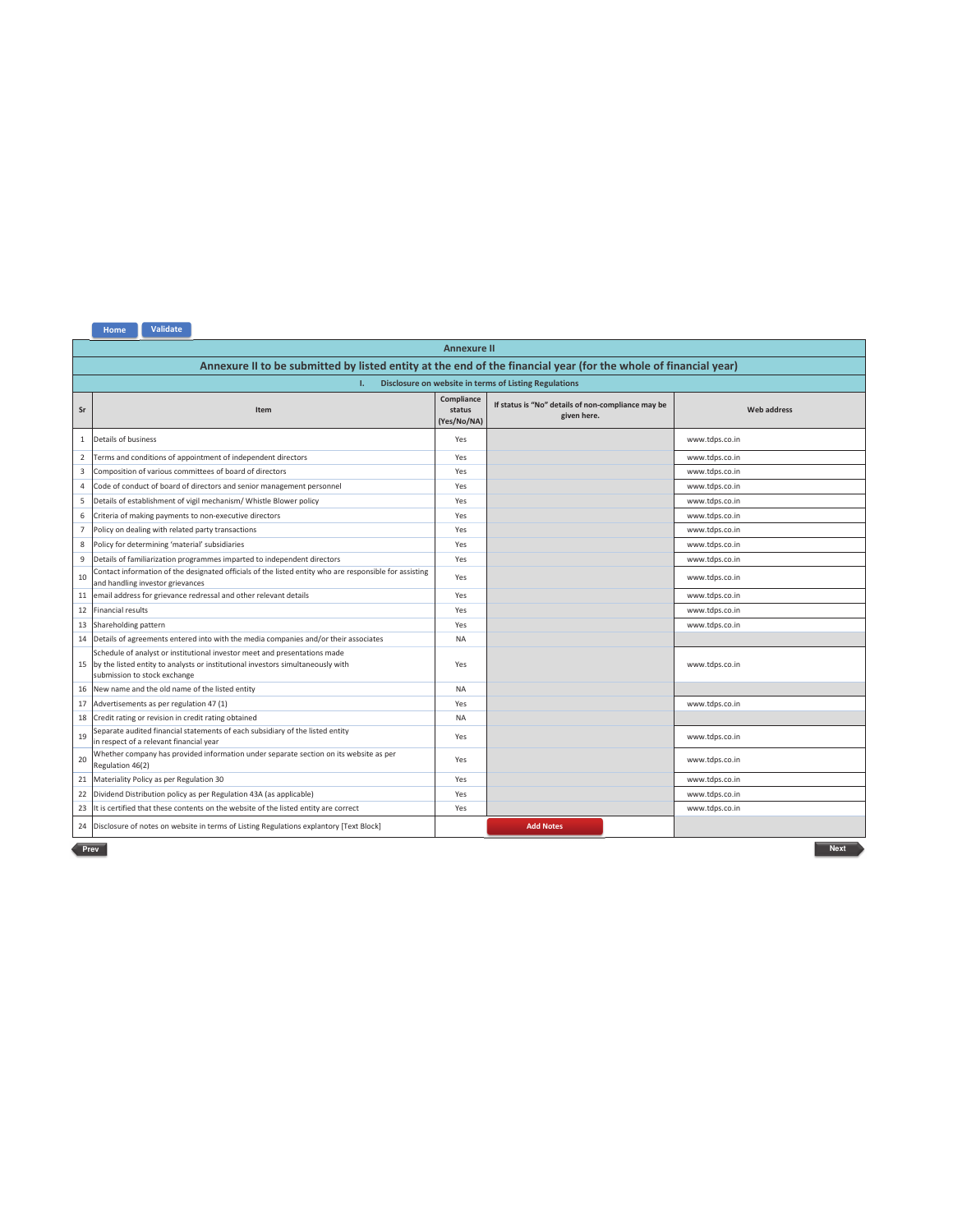|                | <b>Annexure 1</b>                                                                                                                                                                                               |                            |  |  |  |  |
|----------------|-----------------------------------------------------------------------------------------------------------------------------------------------------------------------------------------------------------------|----------------------------|--|--|--|--|
|                | <b>Affirmations</b><br>VI.                                                                                                                                                                                      |                            |  |  |  |  |
| Sr             | Subject                                                                                                                                                                                                         | Compliance status (Yes/No) |  |  |  |  |
| $\mathbf{1}$   | The composition of Board of Directors is in terms of SEBI (Listing obligations and disclosure requirements) Regulations, 2015                                                                                   | Yes                        |  |  |  |  |
| $\overline{2}$ | The composition of the following committees is in terms of SEBI(Listing obligations and disclosure requirements) Regulations, 2015<br>a. Audit Committee                                                        | Yes                        |  |  |  |  |
| $\overline{3}$ | The composition of the following committees is in terms of SEBI(Listing obligations and disclosure requirements) Regulations, 2015.<br>b. Nomination & remuneration committee                                   | Yes                        |  |  |  |  |
| $\Delta$       | The composition of the following committees is in terms of SEBI(Listing obligations and disclosure requirements) Regulations, 2015.<br>c. Stakeholders relationship committee                                   | Yes                        |  |  |  |  |
| 5              | The composition of the following committees is in terms of SEBI(Listing obligations and disclosure requirements) Regulations, 2015.<br>d. Risk management committee (applicable to the top 500 listed entities) | Yes                        |  |  |  |  |
| 6              | The committee members have been made aware of their powers, role and responsibilities as specified in SEBI (Listing obligations and<br>disclosure requirements) Regulations, 2015.                              | Yes                        |  |  |  |  |
| $\overline{7}$ | The meetings of the board of directors and the above committees have been conducted in the manner as specified in SEBI (Listing<br>obligations and disclosure requirements) Regulations, 2015.                  | Yes                        |  |  |  |  |
| 8              | This report and/or the report submitted in the previous quarter has been placed before Board of Directors.                                                                                                      | Yes                        |  |  |  |  |
| 9              | Any comments/observations/advice of Board of Directors may be mentioned here:                                                                                                                                   | <b>Add Notes</b>           |  |  |  |  |

## Prev

Next

|    | <b>Annexure 1</b> |                                             |  |  |  |
|----|-------------------|---------------------------------------------|--|--|--|
| Sr | Subject           | <b>Compliance status</b>                    |  |  |  |
|    | Name of signatory | N Srivatsa                                  |  |  |  |
|    | Designation       | Company Secretary and<br>Compliance Officer |  |  |  |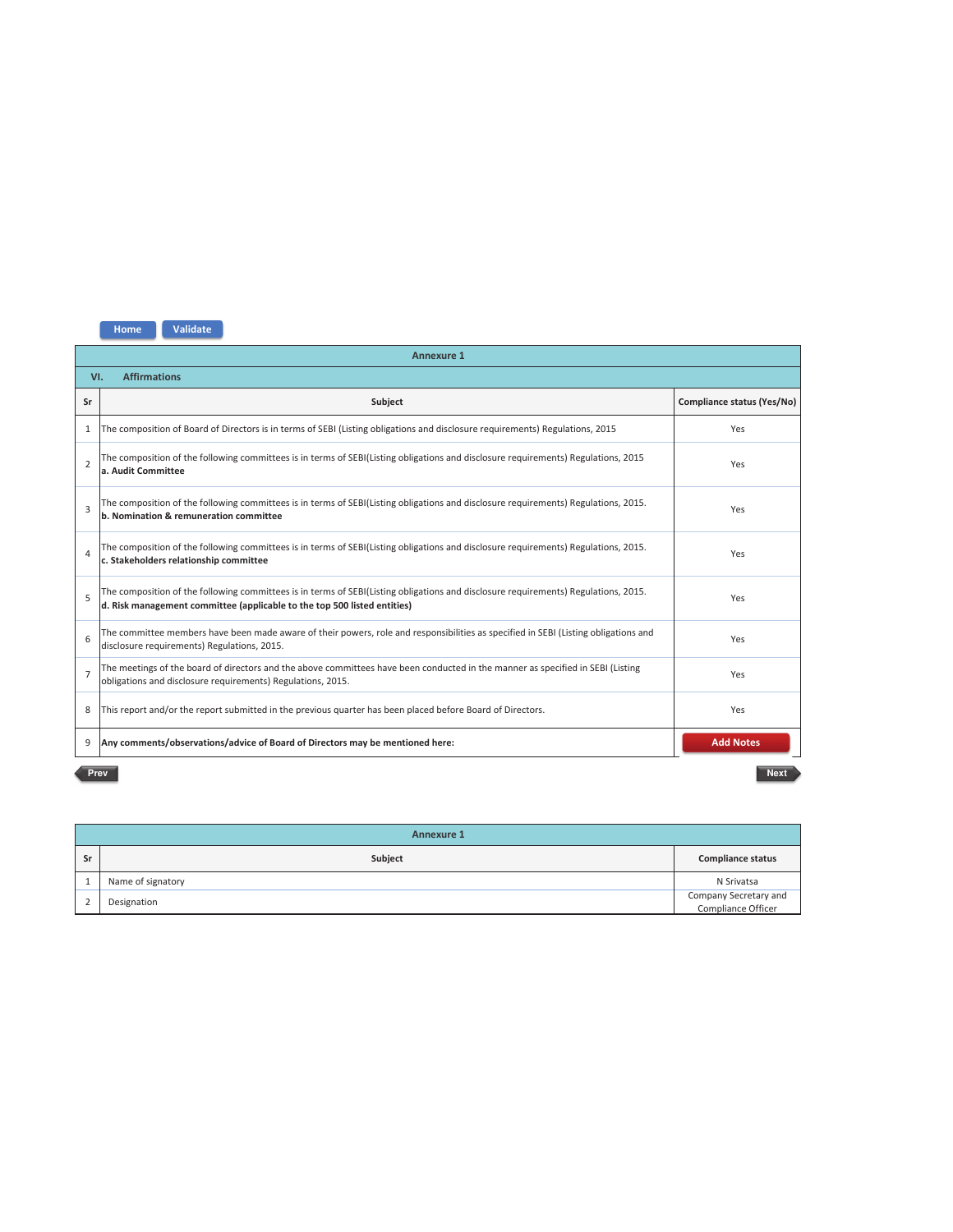

|                | <b>Annexure II</b>                                                                                                   |                                    |                                  |                                                                          |  |  |  |  |  |
|----------------|----------------------------------------------------------------------------------------------------------------------|------------------------------------|----------------------------------|--------------------------------------------------------------------------|--|--|--|--|--|
|                | <b>Annual Affirmations</b><br>H.                                                                                     |                                    |                                  |                                                                          |  |  |  |  |  |
| Sr             | <b>Particulars</b>                                                                                                   | <b>Regulation Number</b>           | Compliance status<br>(Yes/No/NA) | If status is "No" details of non-compliance may be given here.           |  |  |  |  |  |
| $\mathbf{1}$   | Independent director(s) have been appointed in terms of specified criteria of 'independence'<br>and/or 'eligibility' | 16(1)(b) & 25(6)                   | Yes                              |                                                                          |  |  |  |  |  |
| $\overline{2}$ | Board composition                                                                                                    | 17(1), 17(1A) & 17(1B)             | Yes                              |                                                                          |  |  |  |  |  |
| 3              | Meeting of Board of directors                                                                                        | 17(2)                              | Yes                              |                                                                          |  |  |  |  |  |
| 4              | Quorum of Board meeting                                                                                              | 17(2A)                             | Yes                              |                                                                          |  |  |  |  |  |
| 5              | Review of Compliance Reports                                                                                         | 17(3)                              | Yes                              |                                                                          |  |  |  |  |  |
| 6              | Plans for orderly succession for appointments                                                                        | 17(4)                              | Yes                              |                                                                          |  |  |  |  |  |
| $\overline{7}$ | Code of Conduct                                                                                                      | 17(5)                              | Yes                              |                                                                          |  |  |  |  |  |
| 8              | Fees/compensation                                                                                                    | 17(6)                              | <b>NA</b>                        |                                                                          |  |  |  |  |  |
| 9              | Minimum Information                                                                                                  | 17(7)                              | Yes                              |                                                                          |  |  |  |  |  |
| 10             | Compliance Certificate                                                                                               | 17(8)                              | Yes                              |                                                                          |  |  |  |  |  |
| 11             | Risk Assessment & Management                                                                                         | 17(9)                              | Yes                              |                                                                          |  |  |  |  |  |
| 12             | Performance Evaluation of Independent Directors                                                                      | 17(10)                             | Yes                              |                                                                          |  |  |  |  |  |
| 13             | Recommendation of Board                                                                                              | 17(11)                             | Yes                              |                                                                          |  |  |  |  |  |
| 14             | Maximum number of Directorships                                                                                      | 17A                                | Yes                              |                                                                          |  |  |  |  |  |
| 15             | Composition of Audit Committee                                                                                       | 18(1)                              | Yes                              |                                                                          |  |  |  |  |  |
| 16             | Meeting of Audit Committee                                                                                           | 18(2)                              | Yes                              |                                                                          |  |  |  |  |  |
| 17             | Composition of nomination & remuneration committee                                                                   | $19(1)$ & $(2)$                    | Yes                              |                                                                          |  |  |  |  |  |
| 18             | Quorum of Nomination and Remuneration Committee meeting                                                              | 19(2A)                             | Yes                              |                                                                          |  |  |  |  |  |
| 19             | Meeting of Nomination and Remuneration Committee                                                                     | 19(3A)                             | Yes                              |                                                                          |  |  |  |  |  |
| 20             | Composition of Stakeholder Relationship Committee                                                                    | 20(1), 20(2) & 20(2A)              | Yes                              |                                                                          |  |  |  |  |  |
| 21             | Meeting of Stakeholders Relationship Committee                                                                       | 20(3A)                             | Yes                              |                                                                          |  |  |  |  |  |
| 22             | Composition and role of risk management committee                                                                    | 21(1), (2), (3), (4)               | Yes                              |                                                                          |  |  |  |  |  |
| 23             | Meeting of Risk Management Committee                                                                                 | 21(3A)                             | Yes                              |                                                                          |  |  |  |  |  |
| 24             | Vigil Mechanism                                                                                                      | 22                                 | Yes                              |                                                                          |  |  |  |  |  |
| 25             | Policy for related party Transaction                                                                                 | $23(1), (1A), (5), (6), (7)$ & (8) | Yes                              |                                                                          |  |  |  |  |  |
| 26             | Prior or Omnibus approval of Audit Committee for all related party transactions                                      | 23(2), (3)                         | Yes                              |                                                                          |  |  |  |  |  |
| 27             | Approval for material related party transactions                                                                     | 23(4)                              | <b>NA</b>                        |                                                                          |  |  |  |  |  |
| 28             | Disclosure of related party transactions on consolidated basis                                                       | 23(9)                              | Yes                              |                                                                          |  |  |  |  |  |
| 29             | Composition of Board of Directors of unlisted material Subsidiary                                                    | 24(1)                              | Yes                              |                                                                          |  |  |  |  |  |
| 30             | Other Corporate Governance requirements with respect to subsidiary of listed entity                                  | $24(2), (3), (4), (5)$ & (6)       | Yes                              |                                                                          |  |  |  |  |  |
| 31             | Annual Secretarial Compliance Report                                                                                 | 24(A)                              | No                               | Financial year 2021-22 is May 30, 2022 and the same will be filed within |  |  |  |  |  |
| 32             | Alternate Director to Independent Director                                                                           | 25(1)                              | <b>NA</b>                        |                                                                          |  |  |  |  |  |
| 33             | Maximum Tenure                                                                                                       | 25(2)                              | Yes                              |                                                                          |  |  |  |  |  |
| 34             | Meeting of independent directors                                                                                     | $25(3)$ & $(4)$                    | Yes                              |                                                                          |  |  |  |  |  |
| 35             | Familiarization of independent directors                                                                             | 25(7)                              | Yes                              |                                                                          |  |  |  |  |  |
|                | 36 Declaration from Independent Director                                                                             | $25(8)$ & $(9)$                    | No                               | required disclosure will be taken at or before the first board meeting.  |  |  |  |  |  |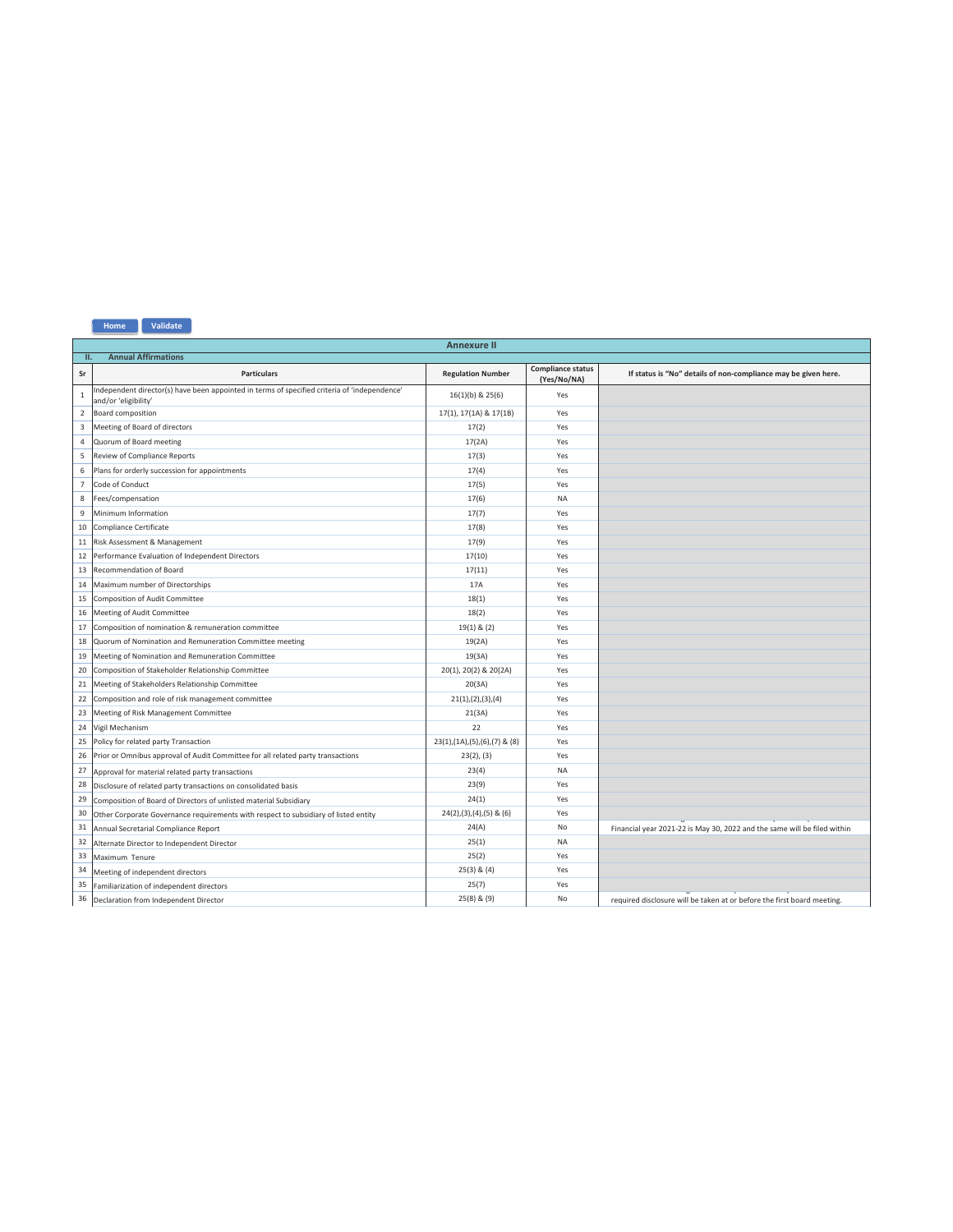|                                                          | 37 D & O Insurance for Independent Directors                                                                         | 25(10)        | Yes       |  |  |
|----------------------------------------------------------|----------------------------------------------------------------------------------------------------------------------|---------------|-----------|--|--|
|                                                          | 38 Memberships in Committees                                                                                         | 26(1)         | Yes       |  |  |
| 39                                                       | Affirmation with compliance to code of conduct from members of Board of Directors and Senior<br>management personnel | 26(3)         | Yes       |  |  |
|                                                          | 40 Disclosure of Shareholding by Non-Executive Directors                                                             | 26(4)         | <b>NA</b> |  |  |
|                                                          | 41 Policy with respect to Obligations of directors and senior management                                             | 26(2) & 26(5) | Yes       |  |  |
| Any other information to be provided<br><b>Add Notes</b> |                                                                                                                      |               |           |  |  |
|                                                          | <b>Next</b><br><b>Prev</b>                                                                                           |               |           |  |  |

|  | <b>Annexure II</b> |                                          |  |  |
|--|--------------------|------------------------------------------|--|--|
|  | Name of signatory  | N Srivatsa                               |  |  |
|  | Designation        | Company Secretary and Compliance Officer |  |  |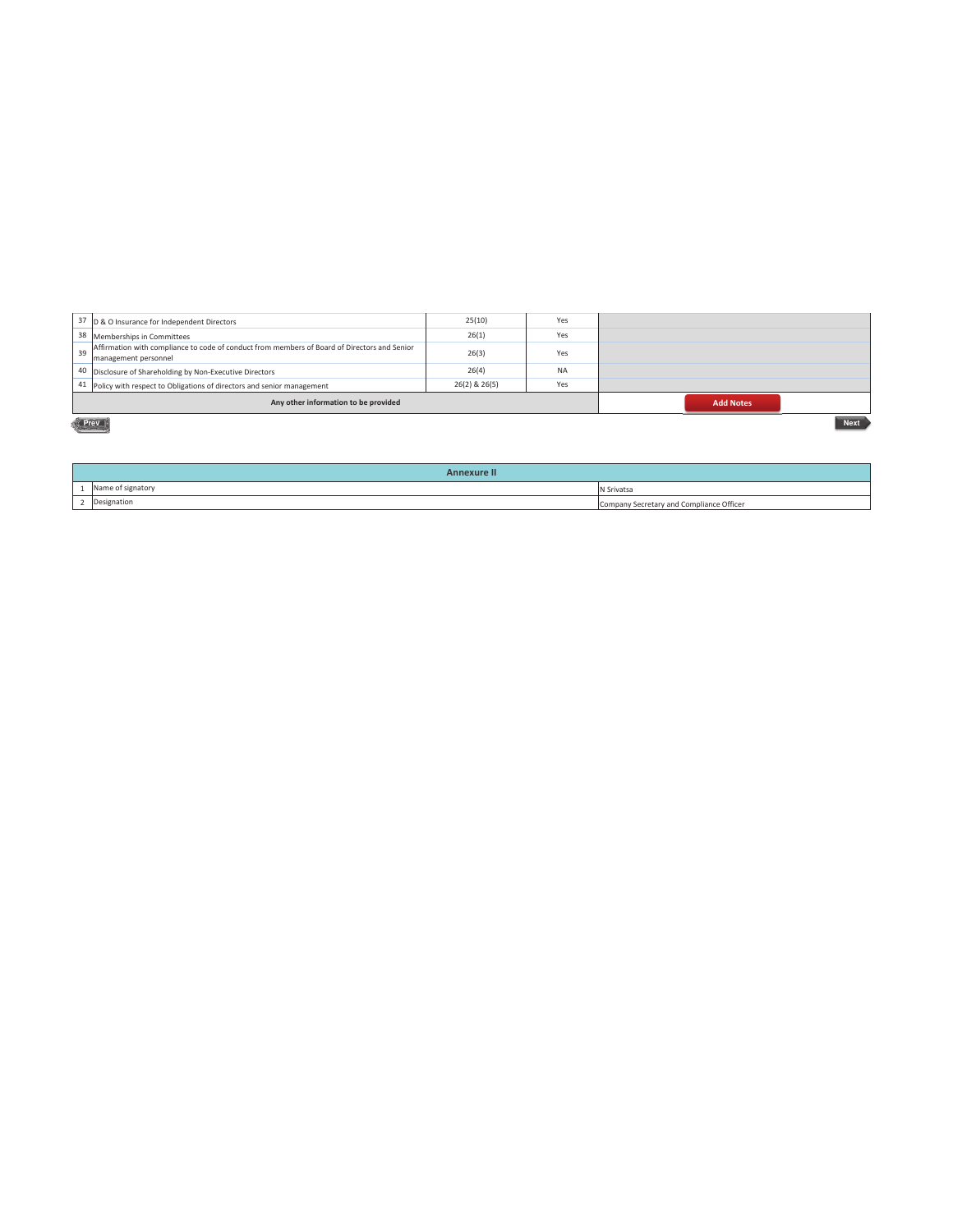

| <b>Annexure II</b> |                   |                                  |  |  |
|--------------------|-------------------|----------------------------------|--|--|
|                    | Name of signatory | <b>N</b> Srivatsa                |  |  |
|                    |                   | Company Secretary and Compliance |  |  |
|                    | Designation       | Officer                          |  |  |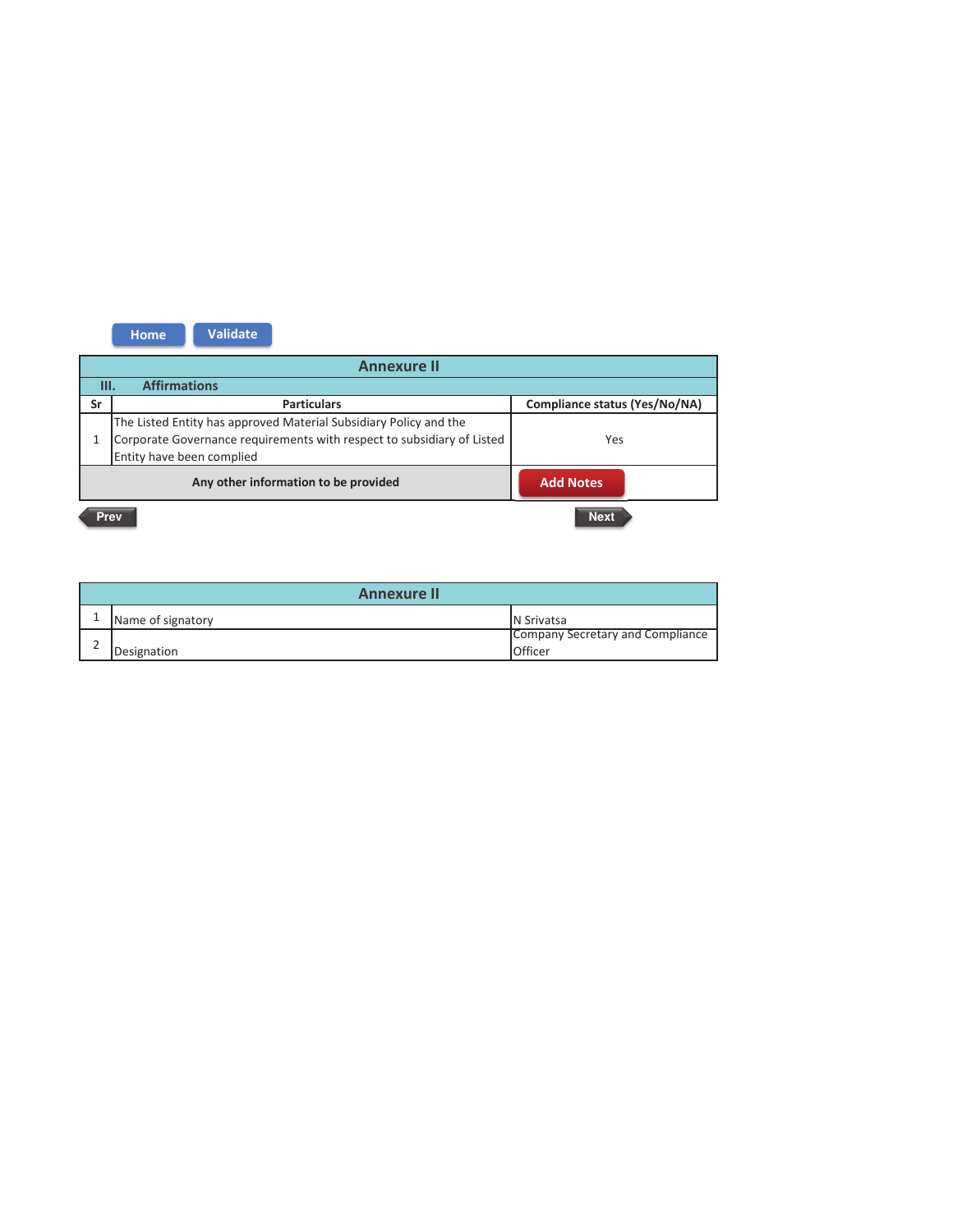| <b>Additional Half yearly Disclosure</b>                                                                                                                                               |                                             |                                                           |                                                                                     |  |  |  |
|----------------------------------------------------------------------------------------------------------------------------------------------------------------------------------------|---------------------------------------------|-----------------------------------------------------------|-------------------------------------------------------------------------------------|--|--|--|
| Applicability of disclosure                                                                                                                                                            | Not Applicable                              |                                                           |                                                                                     |  |  |  |
|                                                                                                                                                                                        | <b>Add Notes</b>                            |                                                           |                                                                                     |  |  |  |
| Reason for Non Applicability                                                                                                                                                           |                                             |                                                           |                                                                                     |  |  |  |
| I. Disclosure of Loans/ guarantees/comfort letters / securities etc.refer note below                                                                                                   |                                             |                                                           |                                                                                     |  |  |  |
| (A) Any loan or any other form of debt advanced by the listed entity directly or indirectly to                                                                                         |                                             |                                                           |                                                                                     |  |  |  |
| Entity                                                                                                                                                                                 | Aggregate amount advanced during six months | Balance outstanding at the end of six months              |                                                                                     |  |  |  |
| Promoter or any other entity controlled by them                                                                                                                                        |                                             |                                                           |                                                                                     |  |  |  |
|                                                                                                                                                                                        |                                             |                                                           |                                                                                     |  |  |  |
| Promoter Group or any other entity controlled by them                                                                                                                                  |                                             |                                                           |                                                                                     |  |  |  |
| Directors (including relatives) or any other entity                                                                                                                                    |                                             |                                                           |                                                                                     |  |  |  |
| controlled by them                                                                                                                                                                     |                                             |                                                           |                                                                                     |  |  |  |
| KMPs or any other entity controlled by them                                                                                                                                            |                                             |                                                           |                                                                                     |  |  |  |
| (B) Any guarantee / comfort letter (by whatever name called) provided by the listed entity directly or indirectly, in connection with any loan(s) or any other form of debt availed By |                                             |                                                           |                                                                                     |  |  |  |
| Entity                                                                                                                                                                                 | Type (guarantee, comfort letter etc.)       | Aggregate amount of issuance during six months            | Balance outstanding at the end of six<br>months(taking into account any invocation) |  |  |  |
| Promoter or any other entity controlled by them                                                                                                                                        |                                             |                                                           |                                                                                     |  |  |  |
| Promoter Group or any other entity controlled by                                                                                                                                       |                                             |                                                           |                                                                                     |  |  |  |
| them                                                                                                                                                                                   |                                             |                                                           |                                                                                     |  |  |  |
| Directors (including relatives) or any other entity                                                                                                                                    |                                             |                                                           |                                                                                     |  |  |  |
| controlled by them                                                                                                                                                                     |                                             |                                                           |                                                                                     |  |  |  |
| KMPs or any other entity controlled by them                                                                                                                                            |                                             |                                                           |                                                                                     |  |  |  |
| (C) Any security provided by the listed entity directly or indirectly, in connection with any loan(s) or any other form of debt availed by                                             |                                             |                                                           |                                                                                     |  |  |  |
| Entity                                                                                                                                                                                 | Type of security (cash, shares etc.)        | Aggregate value of security provided during six<br>months | Balance outstanding at the end of six months                                        |  |  |  |
| Promoter or any other entity controlled by them                                                                                                                                        |                                             |                                                           |                                                                                     |  |  |  |
| Promoter Group or any other entity controlled by                                                                                                                                       |                                             |                                                           |                                                                                     |  |  |  |
| them                                                                                                                                                                                   |                                             |                                                           |                                                                                     |  |  |  |
| Directors (including relatives) or any other entity                                                                                                                                    |                                             |                                                           |                                                                                     |  |  |  |
| controlled by them                                                                                                                                                                     |                                             |                                                           |                                                                                     |  |  |  |
| KMPs or any other entity controlled by them                                                                                                                                            |                                             |                                                           |                                                                                     |  |  |  |
| (D) Additional Information                                                                                                                                                             |                                             |                                                           | <b>Add Notes</b>                                                                    |  |  |  |
| <b>II. Affirmations</b>                                                                                                                                                                |                                             |                                                           |                                                                                     |  |  |  |
| <b>Affirmations</b>                                                                                                                                                                    |                                             | <b>Compliance Status</b>                                  | <b>Company Remarks</b>                                                              |  |  |  |
| All loans (or other form of debt), guarantees, comfort letters (by whatever name called) or securities in                                                                              |                                             |                                                           |                                                                                     |  |  |  |
| <b>Add Notes</b><br>connection with any loan(s) (or other form of debt) given directly or indirectly by the listed entity to                                                           |                                             |                                                           |                                                                                     |  |  |  |
| Name                                                                                                                                                                                   |                                             |                                                           |                                                                                     |  |  |  |
| Designation                                                                                                                                                                            |                                             |                                                           |                                                                                     |  |  |  |
| Place                                                                                                                                                                                  |                                             |                                                           |                                                                                     |  |  |  |
| Date                                                                                                                                                                                   |                                             |                                                           |                                                                                     |  |  |  |

Prev

Next